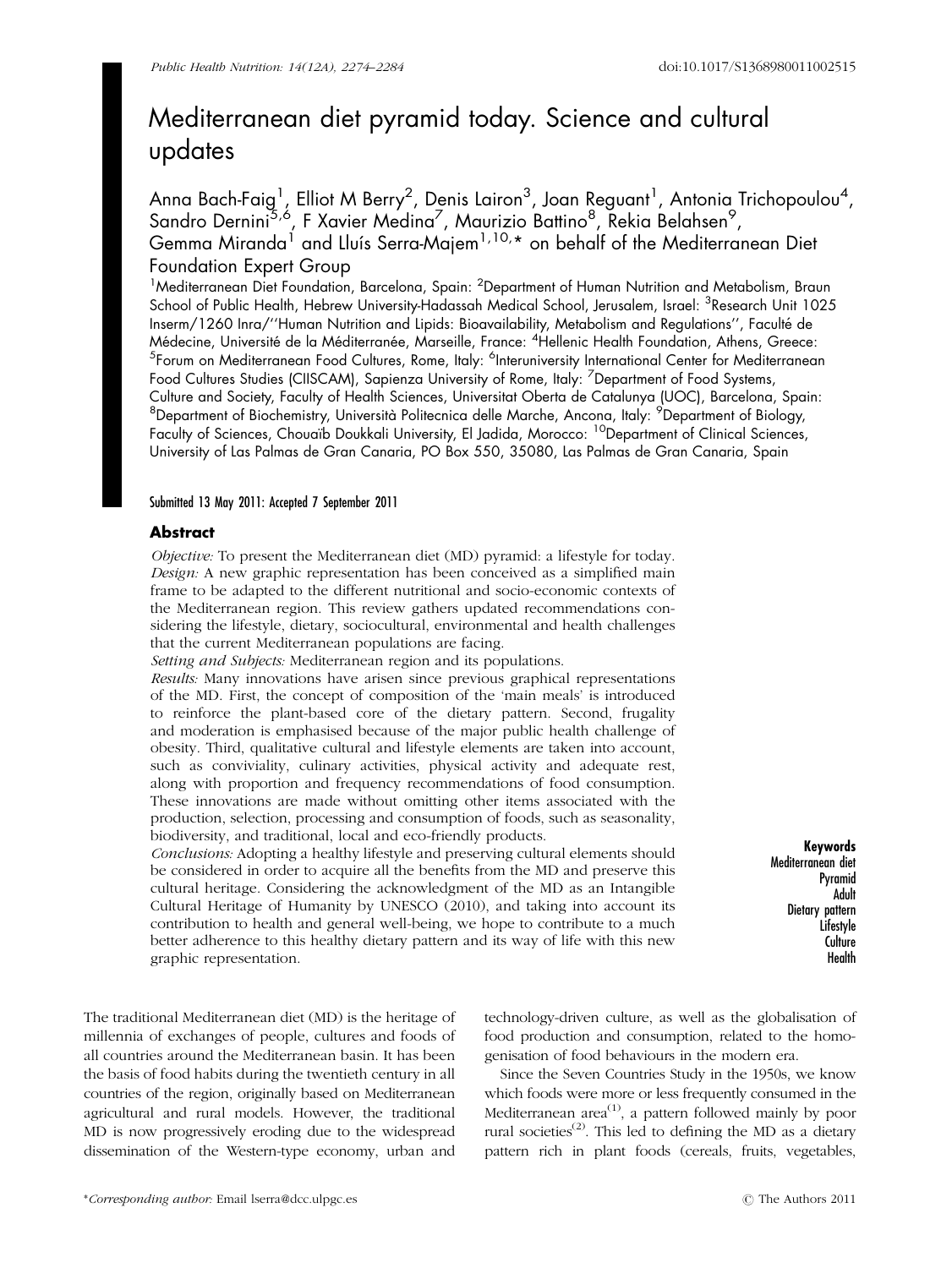legumes, tree nuts, seeds and olives), with olive oil as the principal source of added fat, along with high to moderate intakes of fish and seafood, moderate consumption of eggs, poultry and dairy products (cheese and yoghurt), low consumption of red meat and a moderate intake of alcohol (mainly wine during meals).

The pioneer Seven Countries Study and numerous and increasing recent epidemiological studies have established the health benefits associated with the adherence to the Mediterranean diet pattern (MDP), mainly in relation to reducing the risk of developing the metabolic syndrome, type 2 diabetes, CVD and some neurodegenerative diseases and cancers<sup>(3–6)</sup>.

This healthy, traditional MDP has been popularised since 1995 using the world famous pyramid representation that graphically highlights the food groups to be consumed daily, weekly or less frequently<sup>(7)</sup>. In addition, in 1995, an index or score was introduced to evaluate the adherence to the MDP, allowing the study of its associated health effects<sup>(8)</sup>. Within the scientific community, there is a consensus on what constitutes the traditional MDP, mentioned above, but issues have been raised about the need to update the present recommendations considering the new lifestyle, dietary, sociocultural, environmental and health challenges the current generations of different countries and sectors of the population are facing, especially low-income groups in which the prevalence of CVD has risen along with the shift from the traditional MD. The following issues, among others, arise and need to be addressed: (i) consumption of fresh, minimally processed, local and seasonal foodstuffs; (ii) the balance between energy-dense and nutrient-dense foods in relation to reduced energy expenditure and the obesity epidemic; (iii) availability, sustainability, accessibility and cost of recommended foods; (iv) adaptation to various geographical, socio-economic and cultural contexts; and (v) understanding the MD as an intangible space for creativity and intercultural dialogue and a common cultural heritage shared by all Mediterranean populations<sup>(9)</sup>.

The incorporation of food consumption as a basic area in Anthropology and Sociology after the 1930s – after the pioneering works of Audrey Richards and Margaret Mead – has brought light to the study of nutrition understood also as a social and cultural process in permanent flux $(10)$ . Food represents much more than a pure act of survival for human evolution; eating is a social and cultural phenomenon, while nutrition is a physiological and health issue $<sup>(11)</sup>$ .</sup>

After the recognition of the MD as an Intangible Cultural Heritage of Humanity by UNESCO in  $2010^{(12,13)}$ , considering the worldwide interest in the MDP and taking as a framework all the mentioned aspects, scientists present a consensual renewed communication tool for the general public, health professionals and stakeholders. This is a new pyramid with which scientists hope to contribute to a much better adherence to this healthy dietary pattern and its way of life in the Mediterranean area and other countries in the near future.

# Consensus on a new pictorial representation of the Mediterranean diet pyramid

The Mediterranean Diet Foundation together with the Forum on Mediterranean Food Cultures initiated the dialogue and process of gathering scientific opinion among international experts to develop a consensus position on a new revised MD pyramid representation (Fig. 1). The new revised MD and food lifestyle pyramid (as a schema) arises from the internal dialogues among scientific experts of the Mediterranean Diet Foundation's International Scientific Committee and further discussions from a meeting held in the framework of the III CIISCAM Conference 'The Mediterranean Diet today, a model of sustainable diet' in Parma (Italy; Fig. 1).

This pyramid results from the aforementioned scientific consensus among experts and is based upon the latest research in the field of nutrition and health, scientific evidence around the healthiness of the MD dietary pattern and its role in the prevention of many chronic diseases by large epidemiological studies published in hundreds of peer-reviewed scientific journal articles during recent  $decades^{(3,4)}$ .

The final design of the MD pyramid today (Fig. 2) and a brief complementary text for the general public (Fig. 3) have been developed by the gathered opinions of the Mediterranean Diet Foundation Expert Group that includes the Mediterranean Diet Foundation's International Scientific Committee expertise, the in situ discussions by a representative group of members that met within the Barcelona VIII International Congress on the Mediterranean diet (Fig. 1), and several other experts who provided support on the design, editing and translation to ten different languages (English, French, Italian, Spanish, Catalan, Basque, Galician, Greek, Portuguese and Arabic; see acknowledgements).

Thus, the main purpose of this initiative is to foster dialogue among scientists and experts in public health nutrition, food sciences, metabolism, anthropology, sociology, biology, agriculture and environmental and cultural heritage in order to obtain a common representation of the MDP in the Mediterranean area, meant for non-profit use and promotion without restrictions.

# The Mediterranean diet pyramid: a lifestyle for today

The pyramid reflects the changing process that the MD is undergoing within the Mediterranean societies. This new graphic representation (Fig. 2) was conceived as a simplified main frame pyramid, to be adapted to the specific realities of different countries (e.g. portion sizes) and variations in the dietary pattern related to the various geographical, socio-economic and cultural contexts of the Mediterranean region. These guidelines (2010 edition) might be periodically updated according to new consensus and suggestions.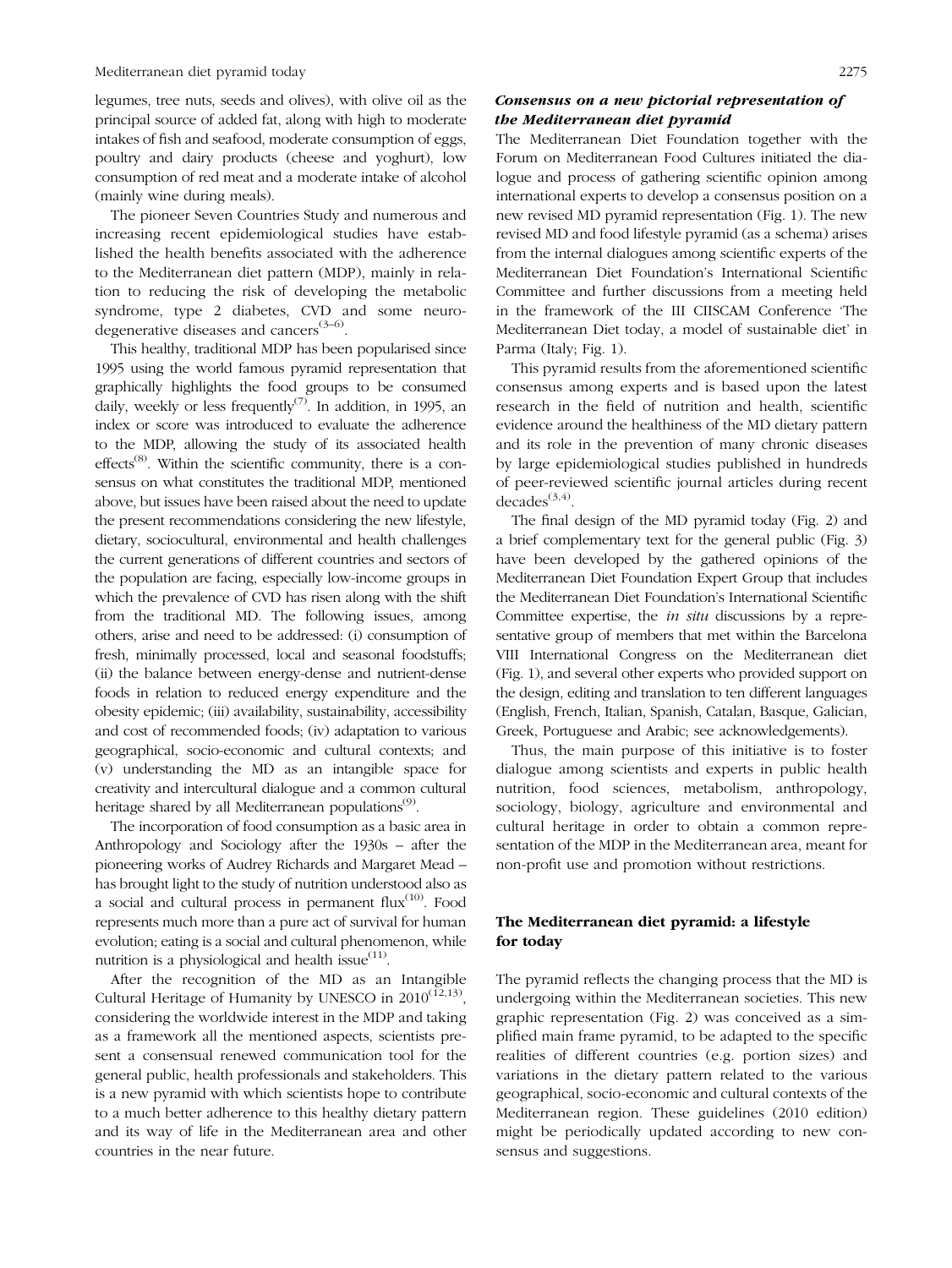

Fig. 1 The process in the development of the new modern Mediterranean diet pyramid (MDF, Mediterranean Diet Foundation; CIISCAM, International Inter-University Center for Mediterranean Food Culture Studies)

By expressing the goals in terms of foods and referring to a dietary pattern based on a cultural model, the new pyramid may contribute to a higher compliance among the general population. In order to preserve the Intangible Cultural Heritage, adapting the cultural specificity of each food practice to its socio-economic and environmental context is necessary. Thus, the pyramid is developed as a tool to help us adopt a healthier and sustainable lifestyle.

The recommendations target the healthy adult population (18–65 years old) and should be adapted to the special needs of children, pregnant women and those suffering from health conditions.

### Mediterranean diet pattern

The new MD pyramid provides key elements for the selection of foods, both quantitative and qualitative, indicating the relative proportions and consumption frequency of servings of the main food groups that constitute the MDP. The pattern includes all food groups, and it is just a question of variety of food and culinary techniques, along with adequate frequencies and quantities in the daily diet that make it healthy or unhealthy. A wide variety of foods in the diet minimises the possibility of deficiencies of a particular nutrient. In fact, a higher adherence to the MDP has been associated with a better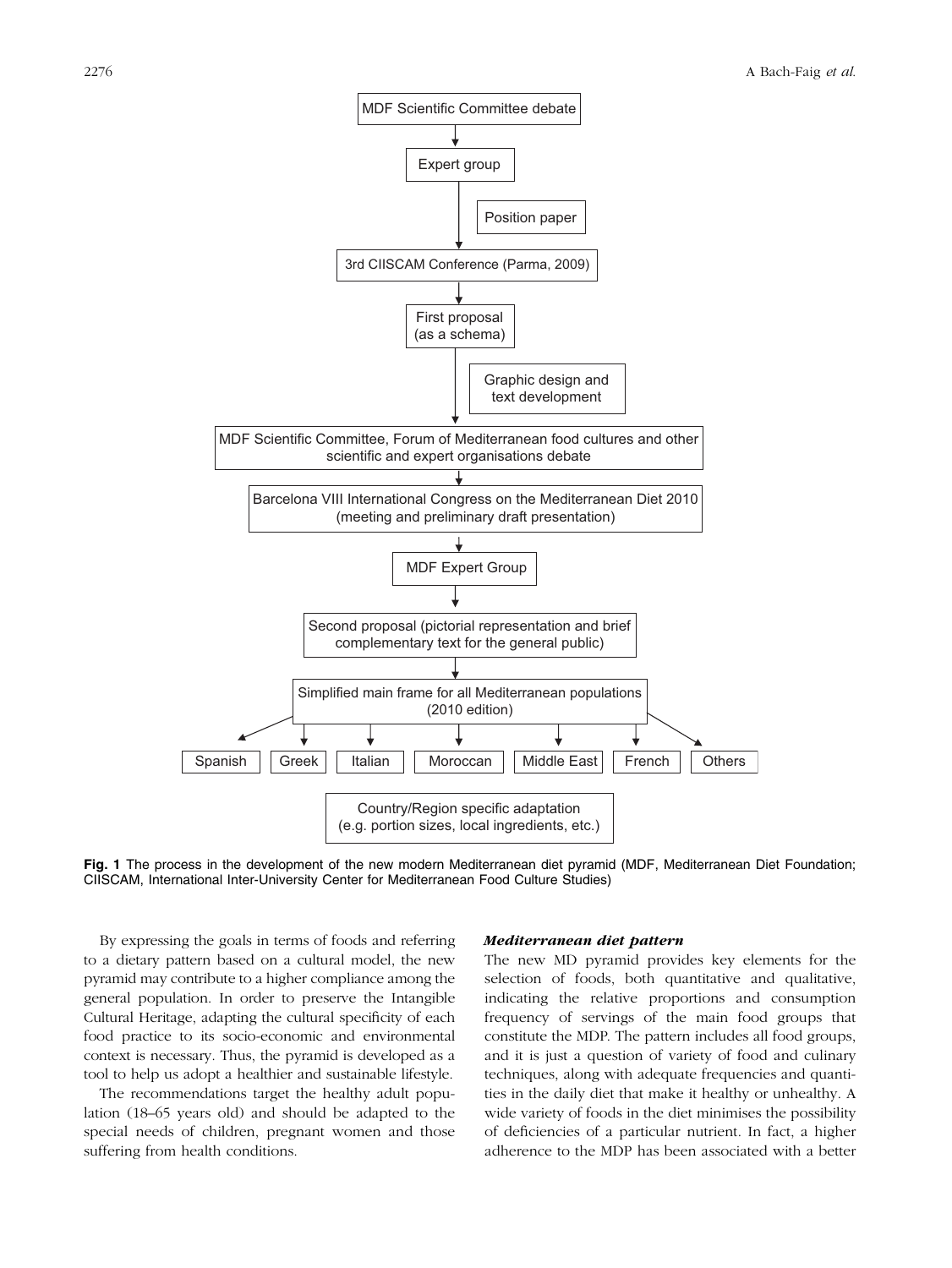#### Mediterranean diet pyramid today 2277

Mediterranean diet pyramid: a lifestyle for today guidelines for adult population



Fig. 2 (colour online) Mediterranean diet pyramid: a lifestyle for today

nutrient profile, with a lower prevalence of individuals showing inadequate intakes of micronutrients in comparison to other patterns such as the Western pattern<sup> $(14)$ </sup>.

Plant-origin foods are situated at the base of the pyramid. They provide key nutrients, fibre and protective substances that contribute to general well-being, satiety and the maintenance of a balanced diet, and thus should be consumed in high proportions and frequency. This MD core, based on plant-origin foods, is responsible for the prevention of many chronic diseases and for weight  $control<sup>(4,15)</sup>$ .

The graphic representation follows the previous pattern: at the base, food items that should sustain the diet and provide the highest energy intake, and at the upper levels, foods to be eaten in moderate amounts such as those of animal origin and/or rich in sugars and fats that should be eaten in moderation and some of them left for special occasions. Meals have an essential role in the  $MD<sup>(16)</sup>$ , and thus the importance of the meal and its composition is emphasized in the new representation. A balanced composition of the main meals should include fruits, vegetables and cereals, complemented in a lower contribution to daily energy intake with other plant foods, dairy products and protein sources.

The pyramid establishes dietary daily, weekly and occasional guidelines in order to follow a healthy and balanced diet.

## Every day

- <sup>&</sup>gt; Main meals should contain three basic elements, which can also be found throughout the day:
	- Cereals: one or two servings per meal in the form of bread, pasta, rice, couscous and others. Preferably whole grain, since processing normally removes fibre and some valuable nutrients (Mg, Fe, vitamins, etc.) $(17)$ .
	- Vegetables: two or more servings per meal. In order to ensure vitamin and mineral daily intakes, at least one of the servings should be consumed raw (one  $meal/d$ <sup> $(18)$ </sup>.
	- Fruit: one or two servings per meal, as the most frequently chosen dessert. The concept of 'variety in colours and textures' is highlighted, in the case of fruit and vegetables, in order to ensure a wide variety of antioxidants and protective compounds $(19)$ .
- <sup>&</sup>gt; A daily intake of 1?5–2 l of water (equivalent to six to eight glasses) should be guaranteed. Proper hydration is essential to maintaining the corporal water equilibrium,

Serving size based on frugality

and local habits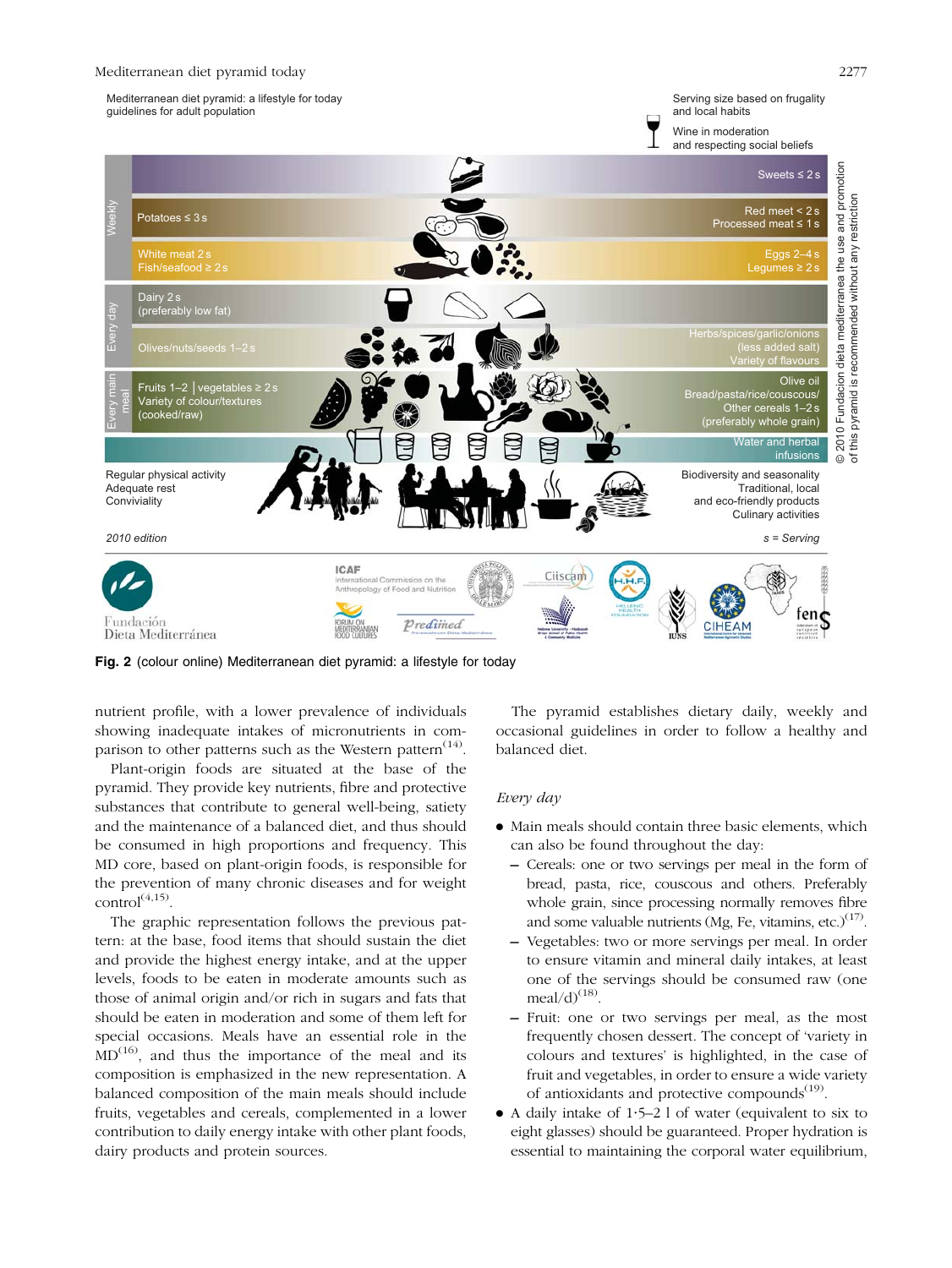#### **The Mediterranean diet pyramid has adapted to the new way of life**

#### **The new model takes into account qualitative and quantitative elements for the selection of foods**

The traditional Mediterranean diet (MD) pyramid has evolved to adopt the new way of life. As an initiative of the Mediterranean Diet Foundation and with the collaboration of numerous international entities, a wide range of experts in nutrition, anthropology, sociology and agriculture have reached a consensus in a new richer design with the incorporation of qualitative elements. The new pyramid follows the previous pattern: at the base, foods that should sustain the diet, and at theupper levels, foods to be eaten in moderate amounts. Moreover, social and cultural elements characteristic of the Mediterranean way of life are incorporated in the graphic design. So, it is not just about prioritising some food groups from others, but also paying attention to the way of selecting, cooking and eating. It also reflects the composition and number of servings per meals.

The Mediterranean diet health benefits and protective effect against chronic diseases have been well established by the scientific community. This new pyramid includes all the food groups; it is in the proportions and the frequencies that relies a healthy or unhealthy diet. This food consumption pattern is addressed to a healthy adult population and should be adapted to the specific needs of children, pregnant women and other health conditions.

Plant-based foods are situated at the base of the pyramid. They provide key nutrients and protective substances that contribute to the general well-being and contribute to maintain a balanced diet, therefore, should be consumed in high proportions and frequency. Foods situated in the upper levels such as from animal origin, rich in sugars and in fats should be eaten in moderation and left for special occasions.

The pyramid establishes dietary daily, weekly and occasional guidelines in order to follow a healthy and balanced diet.

#### *Every day:*

The **three main meals** should contain three basic elements, which can also be found throughout the day:

- **Cereals.** One or two servings per meal in the form of bread, pasta, rice, couscous and others. Preferably whole grain, since some valuable nutrients (magnesium, phosphorus, etc.) and fibre can be lost during processing.
- **Vegetables**. Present at lunch and dinner; or more than two servings per meal, at least one of the serving should be raw. A variety of colours and textures provide a diversity of antioxidants and protective compounds.
- **Fruit.** One or two servings per meal. Should be chosen as the most frequent dessert.
- A daily intake of **1.5–2.0 liter of water** should be guarantied. A good hydration is essential to maintain the corporal water equilibrium, although needs may vary among people because of age, physical activity, personal circumstances and weather conditions. As well as water, non-sugar rich herbal infusions and broths (with low fat and salt content) may complete the requirements.
- **Dairy products. Prefer it** in the form of **low fat** yoghurt, cheese and other fermented dairy products. They contribute to bone health, but can also be an important source of saturated fat.
- **Olive oil** is located at the centre of the pyramid; should be the **principal source of dietary lipids** because of its high nutritional quality (especially extra virgin). Its unique composition gives it a high resistance to cooking temperatures and should be used for cooking as well as dressings (one tablespoon per person).
- **Spices, herbs, garlic and onions** are a good way to introduce a variety of flavours and palatability to dishes and contribute to the reduction of salt addition. **Olives, nuts and seeds** are good sources of healthy lipids, proteins, vitamins, minerals and fibre. A reasonable consumption of olives, nuts and seeds (such as a handful) make for a healthy snack choice.
- Respecting **religious and social beliefs**, a moderate consumption of **wine and other fermented beverages** (one glass per day for women and two glasses per day for men, as a generic reference) during meals is recommended.

#### *Weekly:*

A variety of plant and animal origin proteins should be consumed. Mediterranean traditional dishes do not usually have animal origin protein foods as the main ingredient but as a tasty source.

- **Fish** (two or more servings), **white meat** (two servings) and **eggs** (two to four servings) are good sources of animal protein. Fish and shellfish are also a good source of healthy proteins and lipids.
- Consumption of **red meat** (less than two servings, preferably lean cuts) and processed meats (less than one serving) **should be in smaller quantity and frequency.**

Fig. 3 (colour online) The Mediterranean diet pyramid's brief complementary text for the general public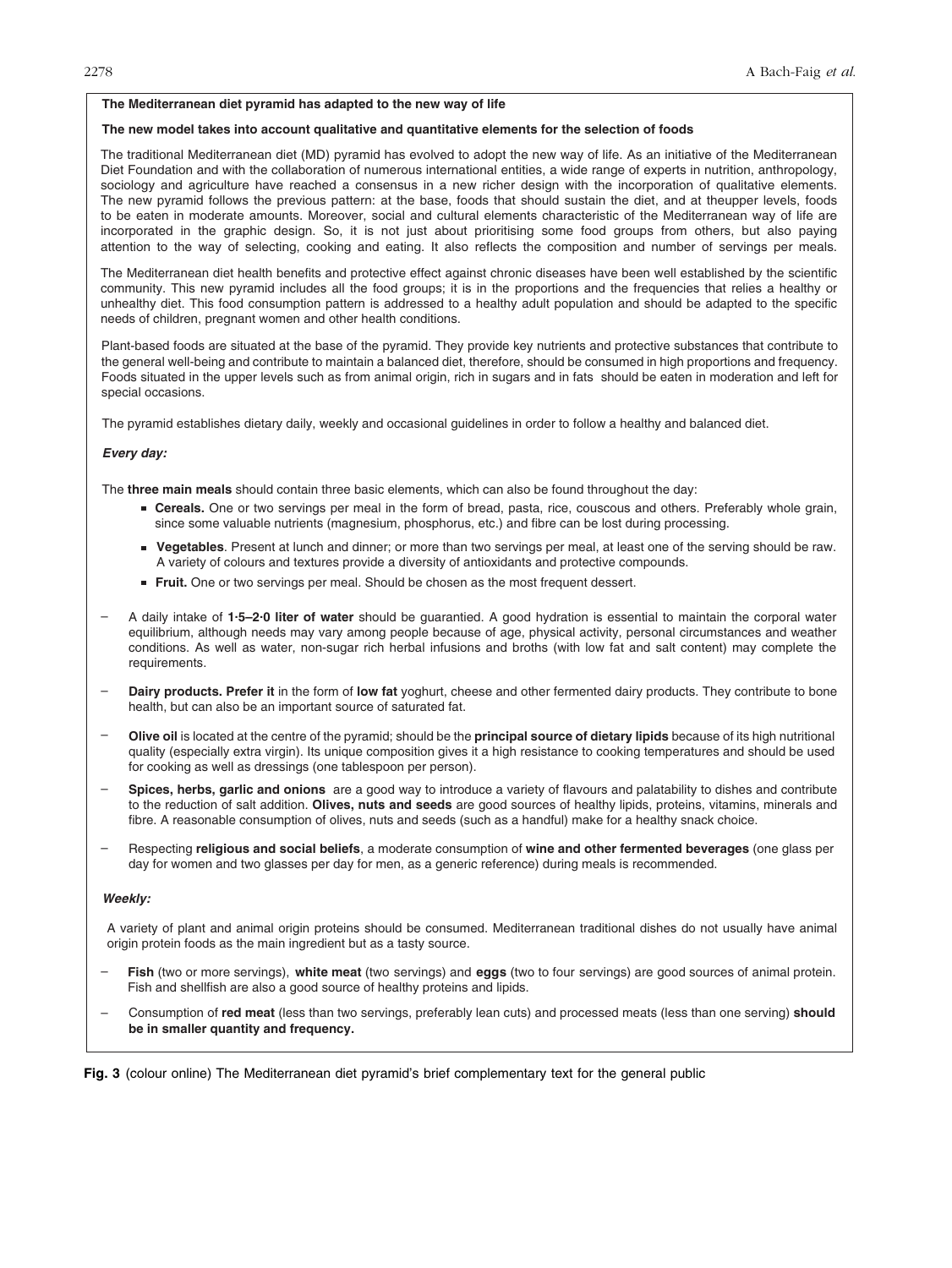– The combination of **legumes** (more than two servings) and cereals are a healthy protein and lipid source. **Potatoes** are also included in this group, as they are a part of many traditional recipes with meat and fish (three or less servings per week, preferably fresh potatoes).

## *Occasionally:*

In the vertex of the pyramid are represented the sugary and unhealthy fats rich foods **(the sweets)**. Sugar, candies, pastries and beverages such as sweetened fruit juices and soft drinks, should be consumed **in small amounts** and left for **special occasions.** 

Together with the proportion and frequency recommendations of consumption, the incorporation of **lifestyle and cultural elements** is one of the innovations of the pyramid. Adopting a healthy lifestyle and preserving the cultural elements should also be considered in order to acquire all the benefits from the Mediterranean diet. These elements are:

*Moderation:* Portion sizes should be based on frugality, adapting energy needs to urban and modern sedentary lifestyles.

*Socialisation:* The aspect of conviviality is important for the social and cultural value of the meal, beyond nutritional aspects. Cooking, sitting around the table and sharing food in company of family and friends is a social support and gives a sense of community.

*Cooking:* Make cooking an important activity taking the proper time and space. Cooking can be relaxing, fun and can be done with family, friends and the loved ones.

*Seasonality, biodiversity, eco-friendliness, traditional and local food products* are presented at the bottom of the pyramid to highlight how the new revised modern Mediterranean diet is compatible with the development of a sustainable diet model for the present and future Mediterranean generations. The preference for seasonal, fresh and minimally processed foods maximises the content of protective nutrients and substances in the diet.

*Activity:* Regular practice of moderate **physical activity** (at least 30 min throughout the day) as a basic complement to the diet for balancing energy intake, for healthy body weight maintenance and for many other health benefits. Walking, taking the stairs v. the lift, housework, etc., are simple and easy ways of doing exercise. Practising leisure activities outdoors and preferably with others makes it more enjoyable and strengthens the sense of community.

*Rest:* Resting is also part of a healthy and balanced lifestyle.

This pyramid is the result of an international consensus and is based on the latest scientific evidence on nutrition and health published in hundreds of scientific articles in the last decades. It contributes to the harmonisation of educational tools used in the promotion of the Mediterranean diet and responds to the need for a common framework among the Mediterranean area; to be adapted to the specific realities of each country and region. The use and promotion of this pyramid is recommended without any restrictions and has been translated and is available in English, Spanish, Catalan, Galician, Basque, French, Arabic, Italian, Portuguese and Greek.

The supporting entities of the new design of the Mediterranean diet pyramid are:



*Fundación Dieta Mediterránea*



*Hellenic Health Foundation*

**ICAF** International Commission on the<br>Anthropology of Food and Nutrition *International Commission on the Anthropology of Food and Nutrition* 

*Forum on Mediterranean Food Cultures*



*Hebrew University*



*Università Politecnica delle Marche*

Fig. 3 (Continued)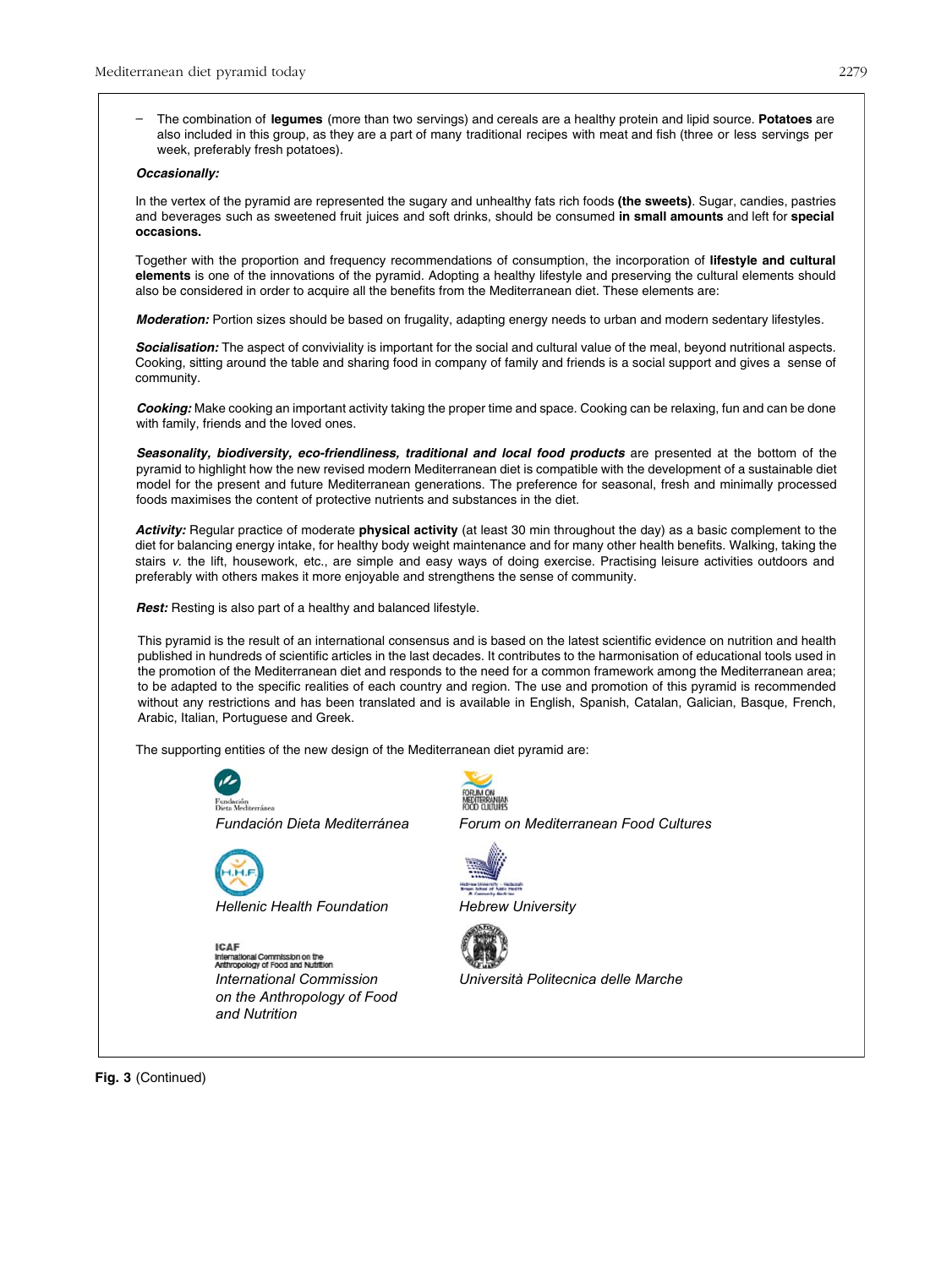

# Fig. 3 (Continued)

although needs may vary among people due to age, physical activity, personal circumstances and weather conditions. It should be consumed freely, bottled or from the tap, when hygienic circumstances allow it. In addition to water, sugar-free herbal infusions and tea, and low-sodium and low-fat broths may help to complete the requirements.

- <sup>&</sup>gt; Dairy products should be present in moderate amounts (two servings per day), with a preference for low-fat dairy, traditionally in the form of yoghurt, cheese and other fermented dairy products. Although their richness in Ca is important for bone and heart health, dairy products can be a major source of saturated  $fat^{(20)}$ .
- <sup>&</sup>gt; Olive oil is located at the centre of the pyramid; it should be the principal source of dietary lipids because of its high nutritional quality (especially extra virgin olive oil). Its unique composition gives it a high resistance to elevated temperatures, and it is recommended for both cooking<sup>(21)</sup> and dressings. Olive oil has been reported to be inversely associated with some cancers and is known to positively affect blood lipids and cardiovascular systems<sup> $(22-26)$ </sup>. This may be related to its high content of monounsaturated oleic acids and abundance of antioxidant compounds, which are primarily present in virgin olive  $\text{oil}^{(27)}$ . Traditionally, vegetables and other plant foods are cooked with olive oil, thus amplifying their nutritional value.
- <sup>&</sup>gt; Olives, nuts and seeds are good sources of healthy lipids, proteins, vitamins, minerals and fibre<sup>(28)</sup>. A reasonable consumption of olives, nuts and seeds (such as a handful) make for a healthy snack choice.
- <sup>&</sup>gt; Spices, herbs, garlic and onions are a good way to introduce a variety of flavours and palatability to dishes and allow for a reduction in salt use, as salt is one of the main contributing factors to the development of hypertension among predisposed individuals $^{(29)}$ . Herbs and spices are good sources of micronutrients and antioxidant compounds and also contribute to the regional identities of Mediterranean dishes.
- <sup>&</sup>gt; Respecting religious and social beliefs, a moderate consumption of wine and other fermented beverages during meals (one glass per day for women and two glasses per day for men, as a generic reference) is present in the  $MDP^{(30-32)}$ .

## Weekly

Consumption of a variety of plant- and animal-origin proteins is recommended. Traditional Mediterranean dishes do not usually have animal-origin protein foods as the main ingredient but rather as a source of flavour.

<sup>&</sup>gt; Fish and shellfish (two or more servings), white meat (two servings) and eggs (two to four servings) are good sources of animal protein. Fish, white meat (poultry, turkey, rabbit, etc.) and eggs provide high-quality protein. Fish and shellfish are a good source of healthy protein and lipids. Varied consumption (of oily fish, lean fish and shellfish) is recommended. Fish (especially those high in lipids) and shellfish consumption has been reported to reduce the risk of CHD and they have anti-inflammatory properties due to their content of long chain  $n-3$  PUFA<sup>(33,34)</sup>. White meat is also a good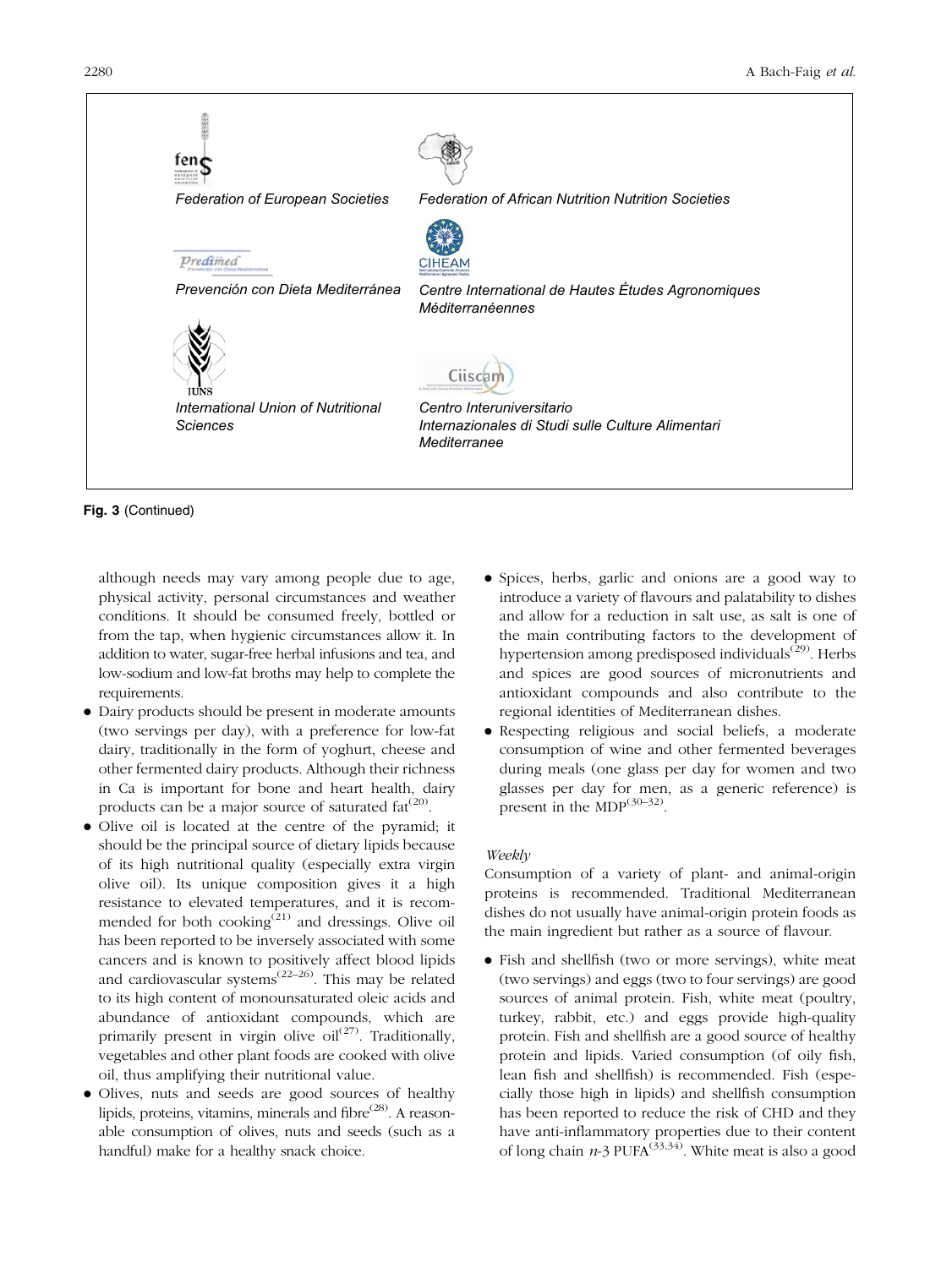source of lean protein without the high levels of saturated fat found in some red meat cuts. Egg consumption, including those used in cooking as well as baking, should be between two and four times per week.

- <sup>&</sup>gt; Consumption of red meat (less than two servings, preferably lean cuts) and processed meats (less than one serving) should be small in both quantity and frequency as the intake of such meats has been consistently associated with some chronic diseases (cancers and CHD) $^{(35,36)}$ .
- The combination of legumes (more than two servings) and cereals is a healthy plant protein and lipid source that should be considered as a meat alternative<sup> $(37,38)$ </sup>.
- <sup>&</sup>gt; Potatoes are also included on the weekly level (three or fewer servings per week, preferably fresh), as they are a part of many traditional recipes with meat and fish. They should be consumed in moderation<sup>(39)</sup> as they have a high glycaemic index $(40)$  and are most commonly prepared fried.

## **Occasionally**

In the top vertex of the pyramid are the foods rich in sugars and unhealthy fats (sweets). Sugar, candies, pastries and beverages such as sweetened fruit juices and soft drinks should be consumed in small amounts and set aside for special occasions. These foods are energy dense and are likely to contribute to weight gain<sup> $(39)$ </sup>. Simple sugars, which are abundant in sweets, pastries, fruit juices and soft drinks, have been associated with an increased occurrence of tooth decay<sup>(36)</sup>.

# Cultural and lifestyle elements

Along with recommendations regarding the proportion and frequency of food consumption, the incorporation of cultural and lifestyle elements is one of the innovations of the pyramid. Adopting a healthy lifestyle and preserving cultural elements should also be considered in order to acquire all the benefits from the MD and to preserve this cultural heritage. These concepts represented outside of the pyramid, but at its base, are as follows.

## Moderation

Serving sizes should be based on frugality and moderation, to adapt the urban and modern lifestyles to energy needs. This aspect is emphasised due to the major public health challenge of obesity. The portion sizes of the foods represented at the bottom should be larger and consumed frequently as they provide satiety along with moderate amounts of energy, and those foods at the upper levels should be consumed in smaller amounts and less frequently due to their high fat and simple sugar contents. Serving sizes should reflect autochthonous peculiarities and local habits, thus adapting to the specific realities of each country and region.

# Socialisation

The conviviality aspect is important for the social and cultural value of the meal beyond nutritional aspects. In this sense, several factors related to food (understood as a social fact) must be kept in mind, such as culinary activities, knowledge transmitted from generation to generation and time devoted to meals related to the daily pace of life. All these aspects contribute to generating or strengthening sociability, communication and the identity of communities. Sharing food in the company of family and friends around the table represents social support and a sense of community $(41)$ . The pleasure associated with the conviviality of meals may positively affect food behaviours, and in return, health status $(42)$ .

## Culinary activities

The development of culinary activities such as cooking, making crafts, the organisation of domestic space and other techniques associated with food is basic for the social reproduction of the identity of each particular culture<sup> $(10)$ </sup>. Thus, devoting enough time and space for such culinary activities is stressed, giving account to their role in everyday meals, celebrations and religious festivals in every culture.

## Physical activity

Regular practice of moderate physical activity (at least 30min throughout the day) serves as a basic complement to the diet by balancing energy intake, maintaining healthy body weight and providing many other health benefits<sup> $(36)$ </sup>. Physical activity not only involves sports such as football, dancing, jogging, cycling, etc. but also walking, taking the stairs  $\nu$  the lift, housework, gardening, etc. Practising leisure activities outdoors $^{(43)}$ , and preferably with others, makes them more enjoyable and strengthens the sense of community.

#### Adequate rest

Resting during the day (nap) as well as adequate night sleep is also part of a healthy and balanced lifestyle. Scientific evidence has shown that a short rest after eating is a healthy and traditional Mediterranean habit that helps promote a balanced lifestyle<sup> $(44)$ </sup>. An after-meal nap is an increasingly widespread habit in Mediterranean countries and throughout Europe.

#### Seasonality

The preference for seasonal, fresh and minimally processed foods may in most cases maximise the content of protective nutrients and substances in the diet. Currently and due to the modern lifestyle, the consumption of fresh foods is being substituted by other processed foods. However, progress in modern technology minimises nutrient loss and offers healthy alternatives<sup> $(45)$ </sup>. Especially in the case of fresh products, several factors influence their nutritional value: the growing methods used, the specific variety chosen, ripeness when harvested, postharvest handling, storage, extent and type of processing, and the distance transported $(46)$ . Thus, all the decisions and practices along the food system – from seed to table – affect the nutrient content of foods.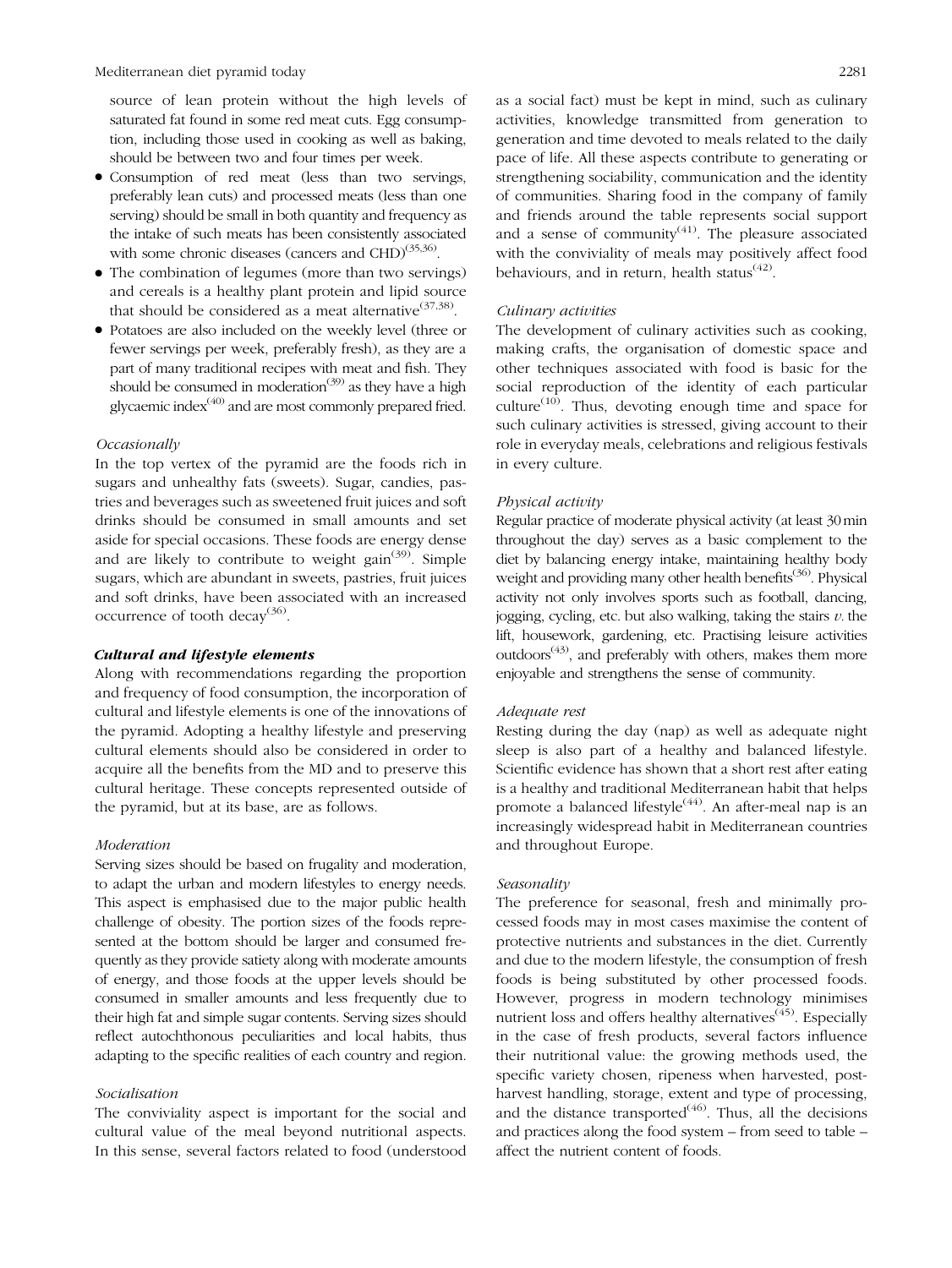Traditional, local, eco-friendly and biodiverse products Taking into account the traditional, local, eco-friendly and biodiverse products whenever possible contributes to the preservation of Mediterranean landscapes and sea. The MD should be understood not only as a set of foods but also a cultural model incorporating the whole food chain: the way foods are selected, produced, processed and distributed to the consumers $^{(13,47)}$ . Moreover, the MD, as a plant-centred dietary pattern, further contributes to the preservation of the environment, as it implies a reduction in animal consumption and therefore production compared to Western patterns and, consequently, lowered demands on soil, water and energy resources<sup>(48,49)</sup>. All these items express the sustainable character of the MD in an increasingly globalised world $(47,50,51)$ .

The MD is an example of a sustainable pattern in which agricultural biodiversity plays an important role<sup> $(47,51)$ </sup>. The variety both among and within species contributes to differences in appearance and taste, as well as micronutrient and phytochemical content<sup> $(46)$ </sup>. However, when making varietal decisions, durability (for instance, to withstand long-distance transport) is sometimes being prioritised over taste and nutritional quality<sup>(52)</sup>. The large number of endemic species and landscape diversification (cultivated areas, grassland or forest and land use changes over time) that contribute to the biodiversity of the territories bordering the Mediterranean make this area a hot spot of global diversity<sup>(53)</sup>. In this sense, agricultural biodiversity provides food variety of plant and animal food products from wild and domesticated sources<sup> $(54)$ </sup> that foster the nutritional guidelines<sup>(55)</sup>.

The consumption of local and eco-friendly foods has been associated with health and environmental preservation in several ways<sup>(50)</sup>. First, although there is still no unanimous international consensus on the differences in nutrient content between eco-friendly and conventional products<sup> $(56)$ </sup>, some literature surveys of nutritional and sanitary aspects of eco-friendly (organic) foods $(57,58)$ have reported some higher nutrient contents and marginal pesticide residue contaminations. Second, locally grown and harvested foods are normally given more time to ripen. Third, local food products normally have less distance to travel, thus promoting energy saving and reducing pollution, having a lower contribution to climate change and greenhouse gas emissions if compared to long-travelling food products<sup>(59)</sup>. Moreover, by buying local foods, farmers are encouraged to diversify their crops and decrease their vulnerability to pests<sup> $(50)$ </sup>. Finally, the consumption of local foods contributes to improving local economies<sup>(60)</sup>.

Traditional knowledge and practices developed through daily observation, interaction within rural communities, transfer production, procurement and consumption techniques and activities are locally transmitted from generation to generation<sup> $(11)$ </sup>. All those elements ensure positive, responsible, sustainable and healthy behaviours<sup>(48,50,55)</sup>

while reproducing the Intangible Cultural Heritage of the Mediterranean  $\text{Diet}^{(13)}$ . The modernisation process, including sociocultural changes and new technologies, has transformed food production and threatens sustainable orders of life, such as local foodstuffs and environmental biodiversity. Thus, countries, communities and cultures that maintain their own traditional food systems are better able to conserve local food specialities with a corresponding diversity of crop varieties and animal breeds $(50,61)$ .

# Conclusions

This pyramid is the result of an international consensus and is based on the latest scientific evidence on nutrition and health published in hundreds of scientific articles in recent decades. It contributes to the harmonisation of educational tools used in the promotion of the MD and responds to the need for a common framework in the Mediterranean area, to be adapted to each country's and region's specific realities. The use and promotion of this pyramid is recommended without any restrictions, and the material is available in English, Spanish, Catalan, Galician, Basque, French, Arabic, Italian, Portuguese and Greek.

The 'Mediterranean diet pyramid: a lifestyle for today' summarises and updates the traditional MD of those areas of the Mediterranean basin that have evolved with modernisation. It is a shared and dynamic cultural heritage that was recognised by UNESCO in 2010. Taking into account its contribution to health and general wellbeing, we hope to contribute to a much better adherence to this healthy dietary pattern and its way of life with this new graphic representation.

## Acknowledgements

The present study was supported by the Mediterranean Diet Foundation, the Spanish Government (Ministerio de Medio Ambiente y Medio Rural y Marino), Interuniversity International Center for Mediterranean Food Cultures Studies (CIISCAM), Fundación Patrimonio Comunal Olivarero, Universita` Degli Studi di Parma, Istituto Nazionale di Riverca per gli Alimenti e la Nutrizione (INRAN). The authors have no conflict of interest to declare. The authors contributed as follows: A.B.F., E.M.B., D.L., J.R., A.T., S.D., X.F.M., M.B., R.B. and L.S.M.: conceived and designed the study and revised the manuscript; A.B.F.: conducted the literature review and wrote the manuscript; G.M.: further developed some concepts, identified additional references and edited the subsequent drafts of the manuscript; L.S.M.: coordinated the study. All authors have seen and approved the content and contributed to the work. The Mediterranean Diet Foundation Expert Group contributed intellectually and scientifically to the project. The authors thank the members of the Mediterranean Diet Foundation Expert Group (Lluís Serra-Majem (Chair, Las Palmas de Gran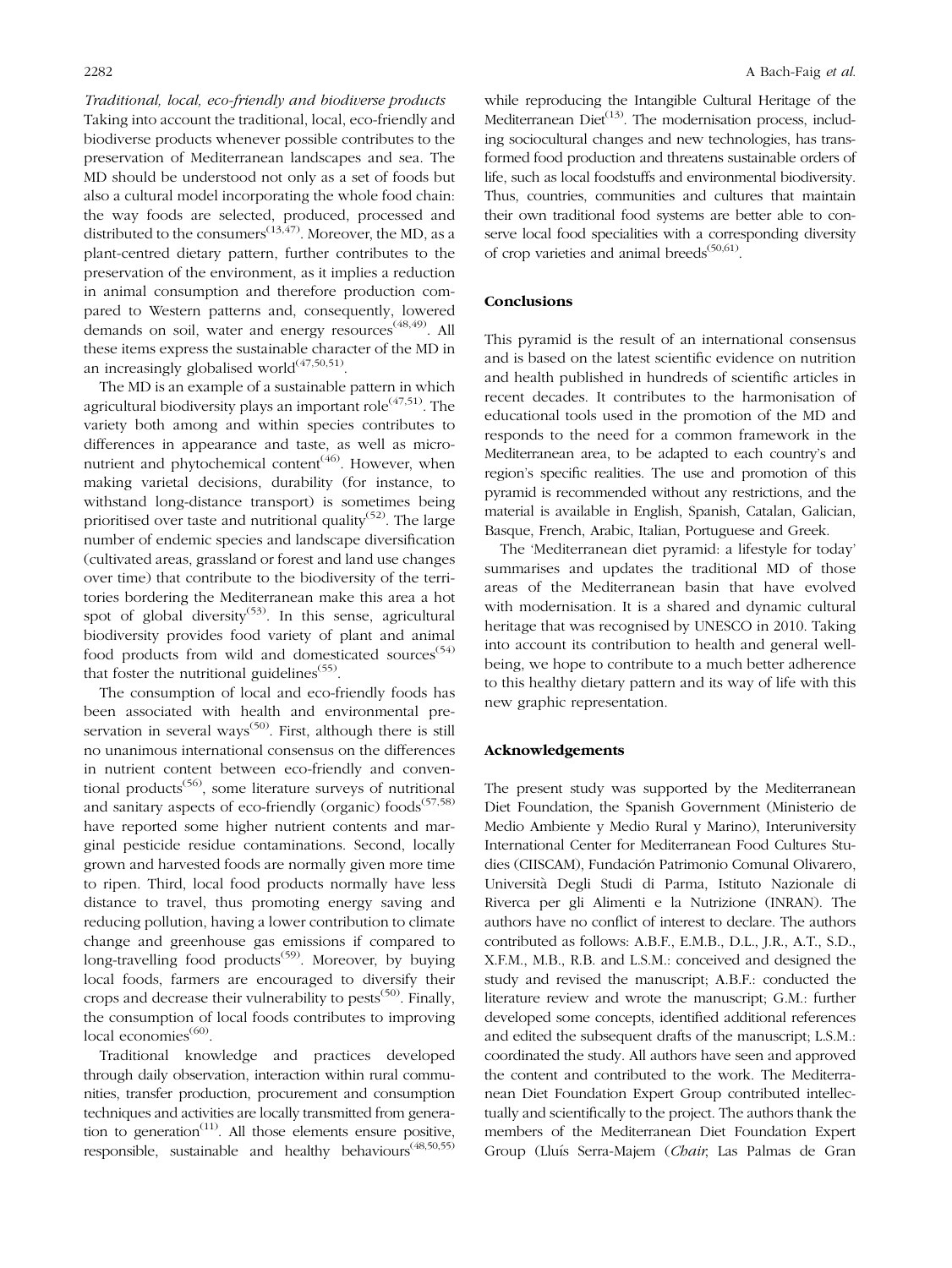Canaria and Barcelona, Spain), Joan Reguant (Andorra la Vella, Andorra), Anna Bach-Faig (Barcelona, Spain), Antonia Trichopoulou (Athens, Greece), Denis Lairon (Marseille, France), Elliot Berry (Jerusalem, Israel), Sandro Dernini (Rome, Italy), Francesc Xavier Medina (Barcelona, Spain), Maurizio Battino (Ancona, Italy), Javier Aranceta (Bilbao, Spain), Tola Atinmo (Ibadan, Nigeria), Juan Miguel Barros (Santiago de Compostela, Spain), Rekia Belahsen (El Jadida, Morocco), Sabah Benjelloun (Rabat, Morocco), Isabel Bertomeu-Galindo (Barcelona, Spain), Barbara Burlingame (Rome, Italy), Marc Caballero-Bartolí (Barcelona, Spain), Carmen Clapés-Badrinas (Barcelona, Spain), Sandrine Couto (Porto, Portugal), Ibrahim Elmadfa (Vienna, Austria), Ramón Estruch (Barcelona, Spain), Amanda Faig (Toronto, Canada), Flaminio Fidanza (Perugia, Italy), Silvia Franceschi (Lyon, France), Joseph Hautvast (Wageningen, Holland), Elisabeth Helsing (Oslo, Norway), Diana Julià-Llobet (Barcelona, Spain), Carlo La Vecchia (Milano, Italy), Aicha Lemtouni (Rabat, Morocco), Abel Mariné (Barcelona, Spain), Miguel A. Martínez-González (Pamplona, Spain), Gemma Miranda (Barcelona, Spain), Ridha Mokni (Tunis, Tunisia), Francisco Mombiela (Paı´s, France), Idoia Noain (Ordizia, Spain), Biel Obrador (Barcelona, Spain), Gülden Pekcan (Ankara, Turkey), Suzanne Piscopo (Msida, Malta), Blanca Raido´-Quintana (Barcelona, Spain), Emilio Ros (Barcelona, Spain), Sara Sáez-Almendros (Barcelona, Spain), Jordi Salas-Salvado´ (Reus, Spain), Francisco Sensat (Barcelona, Spain), Dimitrios Trichopoulos (Boston, United States), Josep Antoni Tur (Palma de Mallorca, Spain), Maria Daniel Vaz da Almeida (Porto, Portugal) and Walter C. Willett (Boston, MA, USA)) and the 2009 CIISCAM Conference experts (Marie Joseph Amiot-Carlin (Marseille, France), Anna Bach-Faig (Barcelona, Spain), Rekia Belahsen (El Jadida, Morocco), Alfonsina Bellio (Cosenza, Italy), Elliot Berry (Jerusalem, Israel), Barbara Burlingame (Rome, Italy), Carlo Cannella (Rome, Italy), Roberto Capone (Bari, Italy), Davide Cassi (Parma, Italy), Sandro Dernini (Rome, Italy), Lorenzo M. Donini (Rome, Italy), Cosimo Lacirignola (Bari, Italy), Denis Lairon (Marseille, France), Giuseppe Maiani (Rome, Italy), Mario Mancini (Naples, Italy), Francesc Xavier Medina (Barcelona, Spain), Nicolo Merendino (Viterbo, Italy), Martine Padilla (Montpellier, France), Stefano Padulosi (Rome, Italy), Lluís Serra-Majem (Las Palmas de Gran Canaria, Spain), Antonia Trichopoulou (Athens, Greece)) for their contributions.

#### References

- 1. Keys A, Menotti A, Karvonen MJ et al. (1986) The diet and 15-year death rate in the Seven Countries Study. Am J Epidemiol 124, 903–915.
- 2. Trichopoulou A (2004) Traditional Mediterranean diet and longevity in the elderly: a review. Public Health Nutr 7, 943–947.
- 3. Serra-Majem L, Roman B & Estruch R (2006) Scientific evidence of interventions using the Mediterranean diet: a systematic review. Nutr Rev 64, Suppl. 1, S27–S47.
- 4. Sofi F, Cesari F, Abbate R et al. (2008) Adherence to Mediterranean diet and health status: meta-analysis. BMJ 337, a1344.
- 5. Benetou V, Trichopoulou A, Orfanos P et al. (2008) Greek EPIC cohort. Conformity to traditional Mediterranean diet and cancer incidence: the Greek EPIC cohort. Br J Cancer 99, 191–195.
- 6. Meydani M (2005) A Mediterranean-style diet and metabolic syndrome. Nutr Rev 63, 312–314.
- 7. Willett WC, Sacks F, Trichopoulou A et al. (1995) Mediterranean diet pyramid: a cultural model for healthy eating.  $Am J Clin Nutr$  61, Suppl. 6, 1402S-1406S.
- Trichopoulou A, Ocurrís-Blazos A, Wahlqvist ML et al. (1995) Diet and overall survival in elderly people. BMJ 311, 1457–1460.
- 9. Reguant-Aleix J, Arbore R, Bach-Faig A et al. (2009) Mediterranean diet: an intangible cultural heritage. Public Health Nutr 12, 1591–1594.
- 10. Heine P (1994) Middle Eastern food. The anthropologists' perspective. In La alimentación en las culturas islámicas, pp. 159-167 [M Marín and D Saines, editors]. Madrid: Agencia Española de Cooperación Internacional.
- 11. Contreras J (1993) Antropología de la alimentación, p. 9. Madrid: Ediciones de la Universidad Complutense.
- 12. UNESCO (2003) Convention for the Safeguarding of the Intangible Cultural Heritage. http://www.unesco.org/ culture/ich/doc/src/01852-EN-pdf (accessed April 2011).
- 13. UNESCO (2010) Representative List of the Intangible Cultural Heritage of Humanity. http://www.unesco.org/ culture/ich/en/RL/00394 (accessed April 2011).
- 14. Serra-Majem L, Bes-Rastrollo M, Román-Viñas B et al. (2009) Dietary patterns and nutritional adequacy in a Mediterranean country. Br J Nutr 101, Suppl. 2, S21-S28.
- 15. Buckland G, Bach-Faig A & Serra-Majem L (2008) Obesity and the Mediterranean diet: a systematic review of observational and intervention studies. Obes Rev 9, 582–593.
- 16. Centro internacional de altos estudios agronómicos mediterráneos (editors) (2008) Evolución del consumo y de la alimentación. In Terramed: el futuro del sector agroalimentario en el mediterráneo, pp. 157-180. Madrid: Ministerio de Medio Ambiente y Medio Rural y Marino.
- 17. Slavin J (2004) Whole grains and human health. Nutr Res Rev 17, 99–110.
- 18. Tang L, Zirpoli GR, Guru K et al. (2008) Consumption of raw cruciferous vegetables is inversely associated with bladder cancer risk. Cancer Epidemiol Biomarkers Prev 17, 938–944.
- 19. Khoo HE, Prasad KN, Kong KW et al. (2001) Carotenoids and their isomers: color pigments in fruits and vegetables. Molecules 16, 1710–1738.
- 20. Ascherio A (2002) Epidemiological studies on dietary fats and coronary heart disease. Am J Med 113, Suppl. 9B, 9S–12S.
- 21. Casal S, Malheiro R & Sendas A (2010) Olive oil stability under deep-frying conditions. Food Chem Toxicol 48, 2972–2979.
- 22. Bertuzzi M, Tavani A, Negri E et al. (2002) Olive oil consumption and risk of non-fatal myocardial infarction in Italy. Int J Epidemiol 31, 1274-1277.
- 23. Pérez-Jiménez F, Lista JD, Pérez-Martínez P et al. (2006) Olive oil and haemostasis: a review on its healthy effects. Public Health Nutr 9, 1083–1088.
- 24. La Vecchia C (2009) Association between Mediterranean dietary patterns and cancer risk: review. Nutr Rev 67, Suppl. 1, S126–S129.
- 25. Castañer O, Fitó M, López-Sabater MC et al. (2011) The effect of olive oil polyphenols on antibodies against oxidized LDL. A randomized clinical trial. Clin Nutr (Epublication ahead of print version).
- 26. Pelucchi C, Bosetti C, Negri E et al. (2011) Olive oil and cancer risk: an update of epidemiological findings through 2010. Curr Pharm Des 17, 805–812.